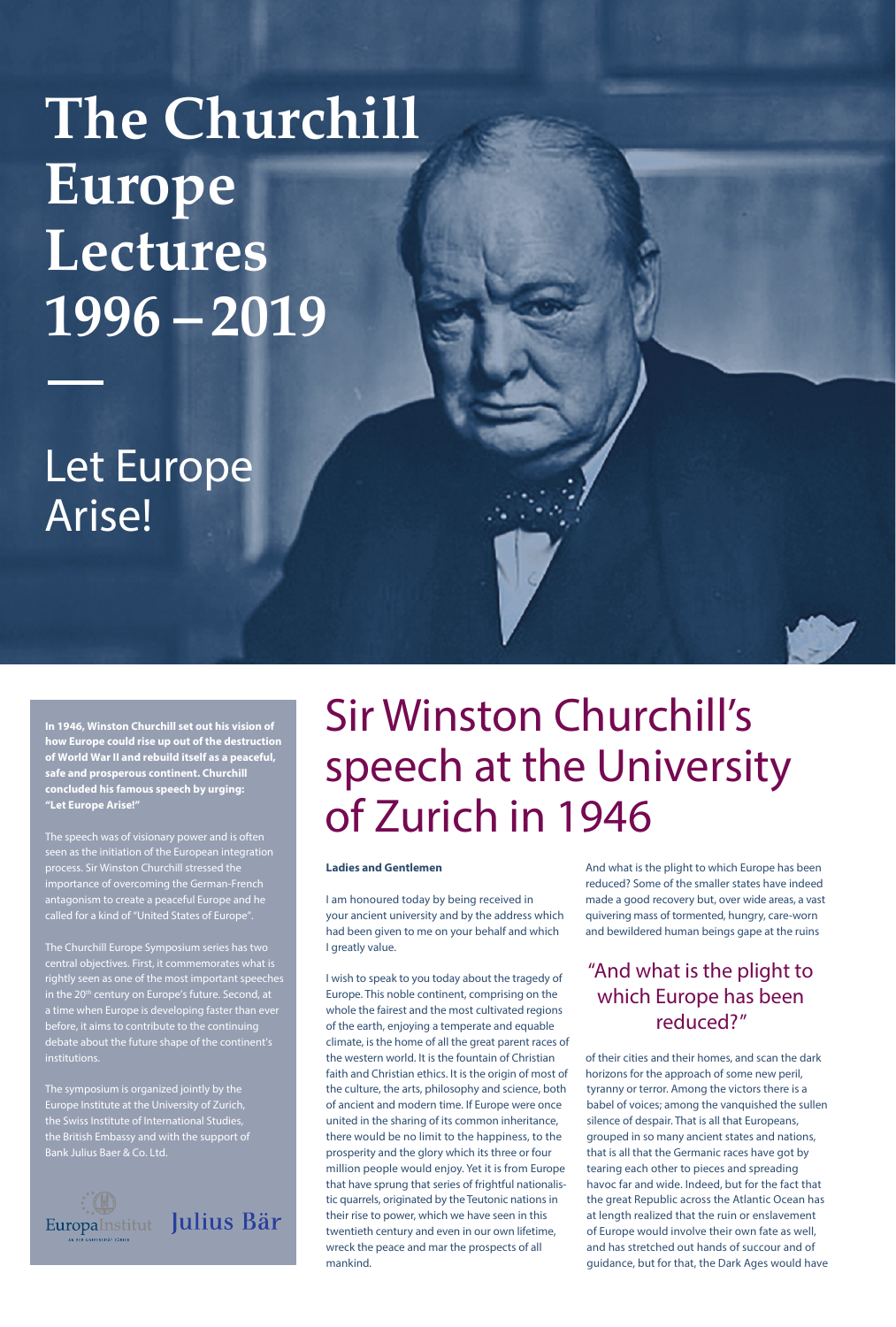returned in all their cruelty and squalor. Gentlemen, they may still return.

Yet all the while there is a remedy which, if it were generally and spontaneously adopted by the great majority of people in many lands, would as if by a miracle transform the whole scene, and would in a few years make all Europe, or the greater part of it, as free and as happy as Switzerland is today. What is this sovereign remedy? It is to recreate the European Family, or as much of it as we can, and to provide it with a structure under which it can dwell in peace, in safety and in freedom. We must build a kind of United States of Europe. In this way only will hundreds of millions of toilers be able to regain the simple joys and hopes which make life worth living. The process is simple. All that is needed is the resolve of hundreds of millions of men and women to do right instead of wrong and to gain as their reward blessing instead of cursing.

Much work, Ladies and Gentlemen, has been done upon this task by the exertions of the Pan-European Union which owes so much to Count Coudenhove-Kalergi and which commanded the services of the famous French patriot and statesman Aristide Briand. There is also that immense body of doctrine and procedure which was brought into being amid high hopes after the First World War. I mean the League of Nations. The League of Nations did not fail because of its principles or conceptions. It failed because these principles were deserted by those States who had brought it into being. It failed because the governments of those days feared to face the facts, and act while time remained. This disaster must not be repeated. There is therefore much knowledge and material with which to build; and also bitter dear bought experience to stir the builders.

I was very glad to read in the newspapers two days ago that my friend President Truman had expressed his interest and sympathy with this great design. There is no reason why a regional organization of Europe should in any way conflict with the world organization of the United Nations. On the contrary, I believe that the larger synthesis will only survive if it is founded upon

I am now going to say something that will astonish you. The first step in the recreation of the

coherent natural groupings. There is already a natural grouping in the western hemisphere. We, British, have our own Commonwealth of Nations. These do not weaken, on the contrary they strengthen, the world organization. They are in fact its main support. And why should there not be a European group which could give a sense of enlarged patriotism and common citizenship to the distracted peoples of this turbulent and mighty continent? And why should it not take its rightful place with other great groupings and help to shape the onward destinies of men? In order that this should be accomplished there must be an act of faith in which millions of families speaking many languages must consciously take part.

We all know that the two world wars through which we have passed arose out of the vain passion of a newly-united Germany to play the dominating part in the world. In this last struggle, crimes and massacres have been committed for which there is no parallel since the invasion of the Mongols in the fourteenth century and no equal at any time in human history.

> I must now sum up the propositions which are before you. Our constant aim must be to build and fortify the strength of the United Nations Organization. Under and within that world concept we must recreate the European Family in a regional structure called, it may be, the United States of Europe. And the first practical step would

The guilty must be punished. Germany must be deprived of the power to rearm and make another aggressive war. But when all this has been done, as it will be done, as it is being done, then there must be an end to retribution. There must be what Mr. Gladstone many years ago called "a blessed act of oblivion". We must all turn our backs upon the horrors of the past. We must look to the future. We cannot afford to drag forward across the years that are to come the hatreds and revenges which have sprung from the injuries of the past. If Europe is to be saved from infinite misery, and indeed from final doom, there must be this act of

faith in the European Family and this act of oblivion against all the crimes and follies of the past.

Can the free peoples of Europe rise to the height of these resolves of the soul and of the instincts of the spirit of man? If they can, the wrongs and injuries which have been inflicted will have been washed away on all sides by the miseries which have been endured. Is there any need for further floods of agony? Is the only lesson of history to be that mankind is unteachable? Let there be justice, mercy and freedom. The peoples have only to will it, and all will achieve their hearts' desire.

European Family must be a partnership between France and Germany. In this way only can France recover the moral and cultural leadership of Europe. There can be no revival of Europe without a spiritually great France and a spiritually great Germany. The structure of the United States of Europe, if well and truly built, will be such as to make the material strength of a single state less important. Small nations will count as much as large ones and gain their honour by their contribution to the common cause. The ancient states and principalities of Germany, freely joined together for mutual convenience in a federal system, might take their individual places among the United States of Europe.

I shall not try to make a detailed programme for hundreds of millions of people who want to be happy and free, prosperous and safe, who wish to enjoy the four freedoms of which the great President Roosevelt spoke, and live in accordance with the principles embodied in the Atlantic Charter. If this is their wish, if this is the wish of the Europeans in so many lands, they have only to say so, and means can certainly be found, and machinery erected, to carry that wish to full fruition.

But I must give you a warning. Time may be short. At present there is a breathing space. The cannons have ceased firing. The fighting has topped; but the dangers have not stopped. If we are to form the United States of Europe, or whatever name it may take, we must begin now.

In these present days we dwell strangely and precariously under the shield, and I will even say protection, of the atomic bomb. The atomic bomb is still only in the hands of a state and nation which we know will never use it except in the cause of right and freedom. But it may well be that in a few years this awful agency of destruction will be widespread and the catastrophe following from its use by several warring nations will not only bring to an end all that we call civilization, but may possibly disintegrate the globe itself.

> be to form a Council of Europe. If at first all the States of Europe are not willing or able to join the Union, we must never-

#### theless proceed to

assemble and combine those who will and those who can. The salvation of the common people of every race and of every land from war or servitude must be established on solid foundations and must be guarded by the readiness of all men and women to die rather than submit to tyranny. In all this urgent work, France and Germany must take the lead together. Great Britain, the British Commonwealth of Nations, mighty America and I trust Soviet Russia – for then indeed all would be well – must be the friends and sponsors of the new Europe and must champion its right to live and shine. Therefore, I say to you: Let Europe arise!

# "We must build a kind of United States of Europe."

"Therefore, I say to you: Let Europe arise!"



Sir Winston Churchill at the University of Zurich, 1946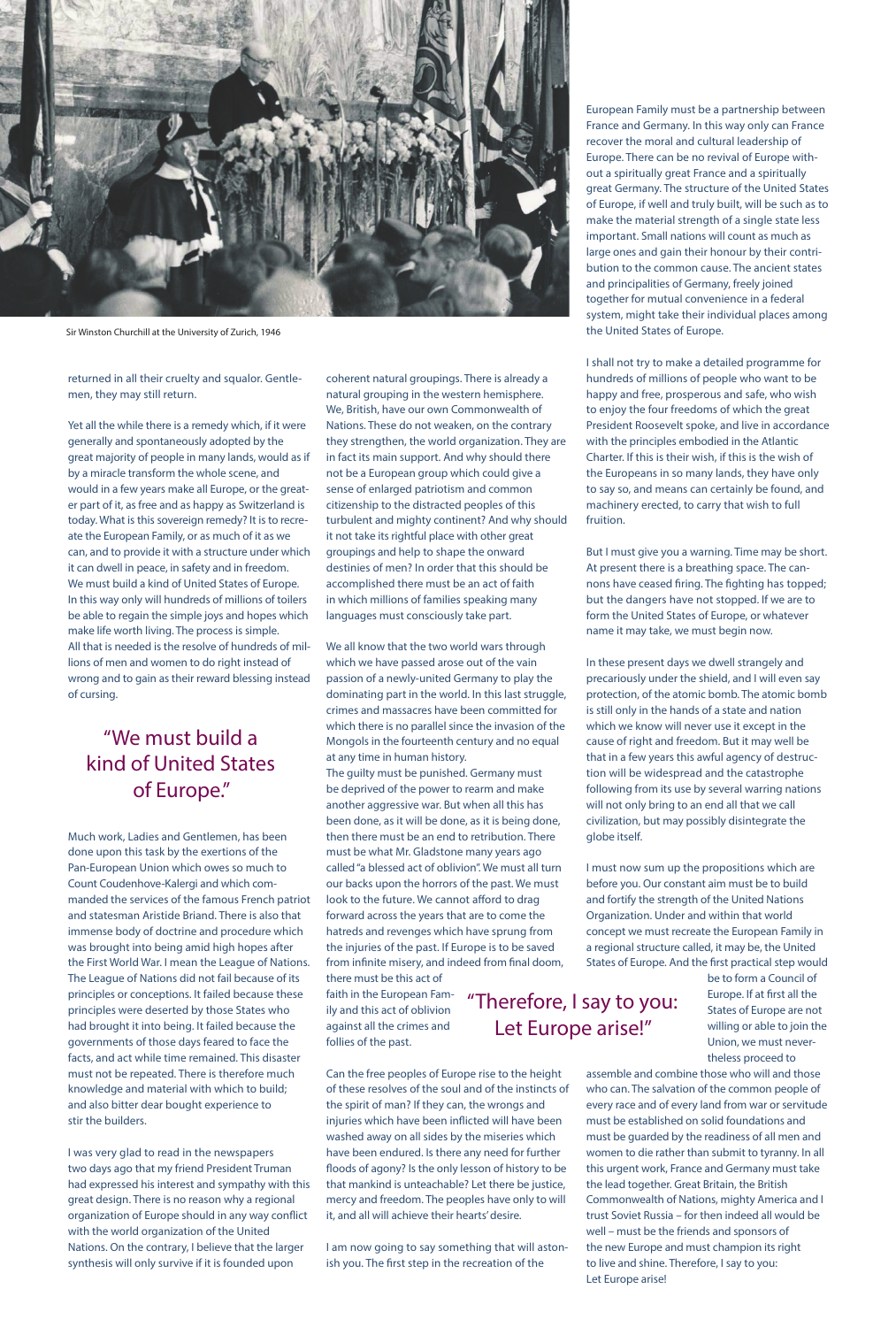### **2019**

**Process of Discovery: What Brexit has taught us (so far) about Parliament, Politics and the UK Constitution**

**Rt Hon John Bercow MP** Speaker of the British House of Commons

**The Future of Europe – Foundations of Unity of the States of Europe Andrzej Duda** President of the Republic of Poland **Roberto Balzaretti** Swiss State Secretary of Foreign Affairs

**A strong Europe in a changing world Mark Rutte** Prime Minister of the Netherlands

**Europe – challenges and perspectives in an ever more complex world Kolinda Grabar-Kitarović** President of Coratia

**Europa – la dernière chance de l'Europe Valéry Giscard d'Estaing** Former President of the French Republic **Pascal Couchepin** Former Swiss Federal Councillor for Home Affairs

### **2018**

### **2017**

**Europa – einst Verheissung – heute Streitfall Joachim Gauck** Former President of Germany **Alain Berset** Vice President of the Swiss Federal Council

President of Ukraine **Didier Burkhalter** Swiss Federal Councillor for Foreign Affairs

### **2016**

**70th Anniversary of Churchill's speech at UZH Jean-Claude Juncker** President of the European Commission **Johann N. Schneider-Ammann** President of the Swiss Federal Council

### **2015**

**The Future of Europe's Security Architecture Toomas Hendrik Ilves** President of the Republic of Estonia **Felix Gutzwiller** Chairman of the Swiss Foreign Affairs Committee of the Council of States **Seung Chong** International Lawyer and Author

**Europe's political and economic challenges in a changing world Herman Van Rompuy** President of the European Council **Micheline Calmy-Rey** Swiss Federal Councillor of Foreign Affairs

**Ukraine in Europe Petro Poroschenko**

### **2015**

**Der Staat im dritten Jahrtausend Fürst Hans-Adam II. von und zu Liechtenstein** Governing Prince and Head of State of Liechtenstein

### **2013**

**Democracy and the National Interest – The Challenge for Europe**

### **Lord Christopher Patten of Barnes**

Former European Commissioner for External Relations and former member of the UK Parliament **Moritz Leuenberger** Former Member of the Swiss Federal Council

**From 1946 till today – a European success story. Why leadership matters. José Manuel Barroso** President of the European Commission

### **2012 Quo Vadis Europe Romano Prodi** Former President of the European Commission and former Prime Minister of Italy

**Switzerland and NATO: Partners in Security Anders Fogh Rasmussen** Secretary General of NATO

# **2011**

**Europe at the Crossroads Tony Blair** Former Prime Minister of the United Kingdom **Doris Leuthard** Swiss Federal Councillor for the Environment, Transport, Energy and Communications **Adam Roberts**

Former Professor for International Relations at Oxford University

### **2009/2010**

**The Future of Europe Jean-Claude Trichet** President of the European Central Bank **Jean-Pierre Roth** Former President of the Swiss National Bank **Eveline Widmer-Schlumpf** Swiss Federal Councillor of Finance

**Kroatien an der Schwelle zur Europäischen Union Stjepan Mesić** President of Croatia

**2008 A Learning Organisation Tackles the Future**

#### **Ursula Plassnik**

Austrian Minister of Foreign Affairs **Micheline Calmy-Rey** Swiss Federal Councillor for Foreign Affairs

**What will happen in Europe? Prof. Dr. Romano Prodi** Former President of the European Commission and former Prime Minister of Italy

**Kroatien auf dem Weg in die EU Dr. Ivo Sanader** Prime Minister of Croatia

### **2007**

**The Future of Europe: A British Perspective Margaret Beckett** Former British Foreign Secretary

**Die Bedeutung von Schwellenländern in der globalen Strategie der Deutschen Bank Dr. Josef Ackermann** Vorsitzender des Vorstands und des Group Executive Committee, Deutsche Bank

### **2006**

**60 years after Churchill's call for unity: where does the United States of Europe stand Richard Freiherr von Weizsäcker** Former President of the Federal Republic of Germany

**Europa in einer neuen Weltordnung Dr. Hans-Dietrich Genscher** Former German Federal Minister

### **2005**

**Europe from an American Perspective Henry Kissinger** Former US Secretary of State **Denis MacShane** Former Minister of State for Europe **Annemarie Huber-Hotz** President of the Swiss Federal Council

**Österreich 10 Jahre in der EU – eine Zwischenbilanz Dr. Wolfgang Schüssel** Federal Chancellor of the Republic of Austria



# Previous speeches

# **Sir Winston Churchill**

30 November 1874 – 24 January 1965

**Prime Minister of the United Kingdom** 10 May 1940 – 26 July 1945 26 October 1951 – 6 April 1955

**Member of the Parliament** From 1900 till the start of his term as Prime Minister in 1940.

**Nobel Laureate in Literature** Nobel Prize in Literature for his mastery of historical and biographical descriptions as well as for brilliant oratory in defending exalted human values, 1953.